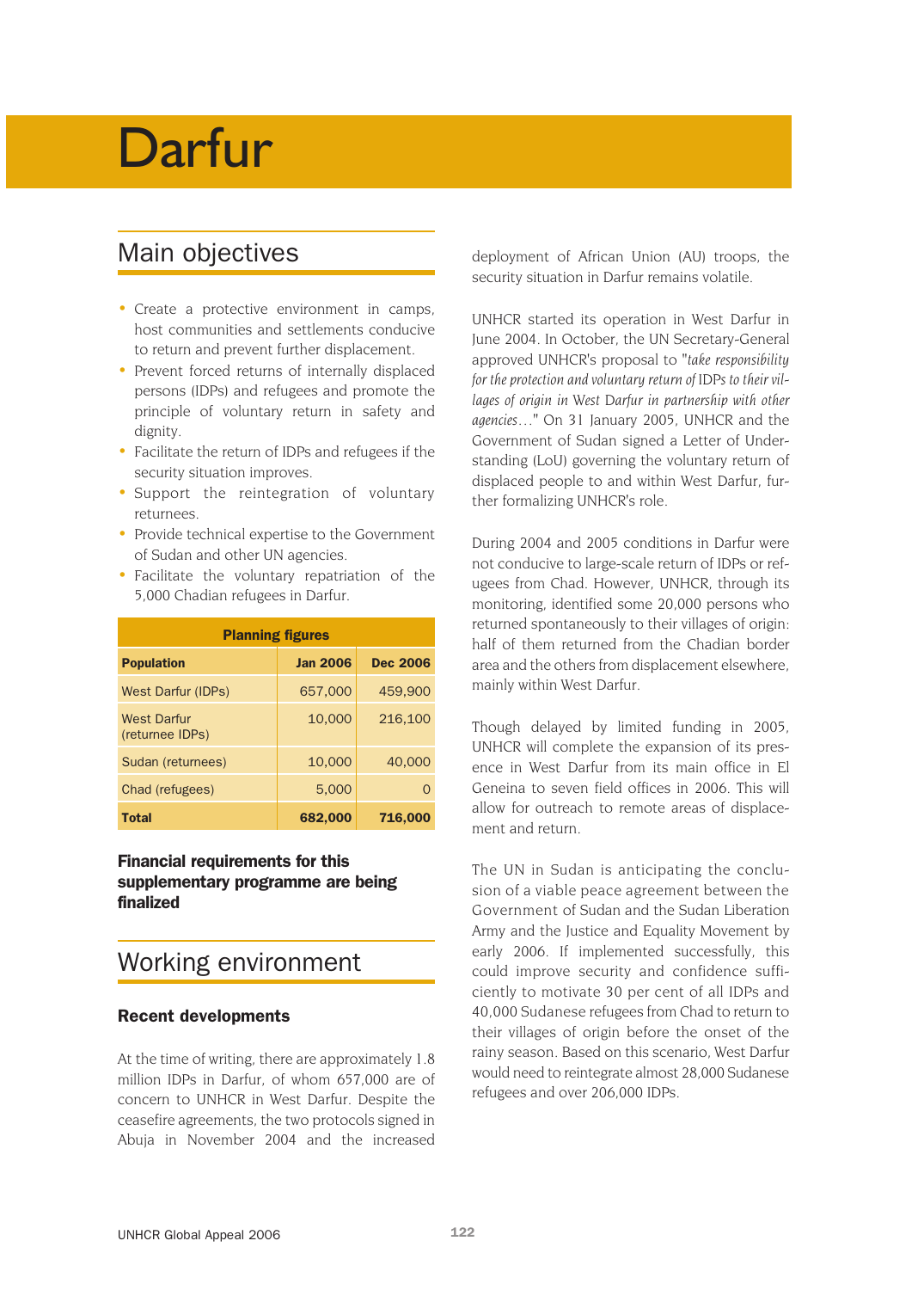## **Constraints**

The main obstacle to IDPs and Sudanese refugees contemplating return to their villages is the lack of security and confidence. Armed clashes continue, as well as banditry and attacks on civilians, including IDPs, and humanitarian convoys, leading to severe restrictions on movement. Long distances and difficult road conditions constrain programme delivery, particularly during the rainy season. UNHCR could unfortunately be prevented from meeting many of its objectives by several possible obstacles, not least a failure to conclude or implement a viable peace agreement.

# **Strategy**

#### **Protection and solutions**

In 2006, UNHCR will continue to coordinate its protection activities through a collaborative approach with different actors, primarily in West Darfur. UNHCR will chair the Protection Working Groups in El Geneina, Kulbus, Mukjar and Habilla, and in the other UNHCR offices when these become operational (Masteri, Foro Baranga and Beida). UNHCR will also support protection initiatives in places where it does not maintain a permanent presence.

UNHCR will continue to work in collaboration with the Government of Sudan, UN agencies and NGOs and further develop the role of camp coordinator in West Darfur (having taken on this role in 2005). A particular focus will be the protection of women, especially the prevention of and response to sexual and gender-based violence (SGBV). UNHCR will, therefore, provide safe spaces where women can share their concerns. In addition to the 30 women's centres already functioning in various IDP settlements and villages, additional centres will be established. UNHCR and its partners will disseminate information on the advantages of fuel-efficient stoves. SGBV workshops will be organized to build capacity among agencies and community volunteers. UNHCR will continue to co-chair the SGBV Working Group in El Geneina with UNFPA.

Attention will be paid to the protection of children and the elderly. The number of youth centres within IDP camps will be increased for children and young people to have a place where they can share their protection concerns.

UNHCR will expand its monitoring of return movements. Returnees will be interviewed at the point of departure to ensure the voluntary nature of return and verification will take place at the point of return. UNHCR will continue to implement the LoU in consultation with the Government of Sudan and community leaders and the Return Working Groups which UNHCR chairs in El Geneina and at relevant field locations in West Darfur.

After researching the issues of land occupation, the re-establishment of pastoral migration routes, land tenure and fair compensation for lost property, UNHCR will seek to prevent further displacement and create an environment conducive to voluntary return. If conditions are conducive to return, UNHCR will organize the voluntary repatriation of an estimated 3,000-5,000 Chadian refugees from West Darfur.

### **Assistance**

UNHCR's planning for return and reintegration of Sudanese returnees and IDPs will continue to be reviewed with relevant partners as the situation is constantly evolving. Arrangements will be put in place with the Governments of Sudan and Chad to facilitate the spontaneous and organized repatriation of Sudanese refugees from Chad. This will include some transportation and assistance with border-crossing, especially for groups of IDPs with specific needs.

UNHCR will continue to implement community-based reintegration projects to support the reintegration of Sudanese returnees and IDPs who have voluntarily returned to their villages of origin in West Darfur. These projects will concentrate on water, sanitation, health and education. UNHCR will provide shelter materials in coordination with other agencies and non-food items such as mosquito nets, blankets, kitchen sets, sanitary materials, soap, and jerry cans. UNHCR will cooperate with other agencies to ensure that food and nutrition needs are being catered for and that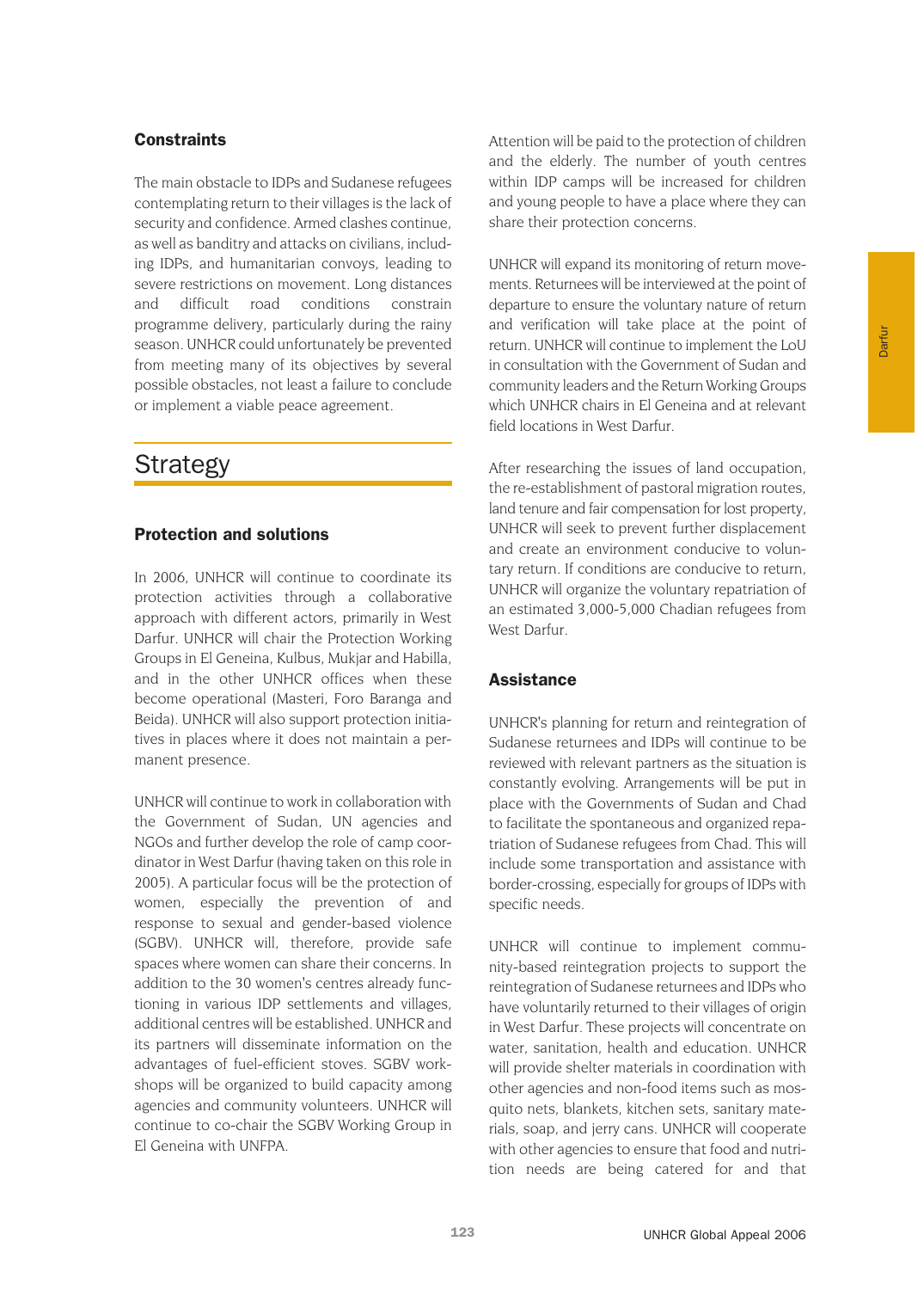

Internally displaced men and women from Douma camp escorted by soldiers from the African Union (AU) and the Government of Sudan to collect firewood. It is not uncommon for women to be attacked and sometimes raped when searching for firewood outside the camp. Since the AU initiative began, such violence has decreased sharply. *UNHCR / H. Caux*

sustainable livelihoods are being supported through the provision of seeds, tools and livestock.

#### **Desired impact**

A secure environment in areas of displacement and return will be created and consolidated. Basic protection and assistance needs of the population of concern will be met. Voluntary return and reintegration will become sustainable and secondary displacement will be prevented. Stable economic and social activities will re-commence.

## Organization and implementation

#### **Management structure**

The operation in Darfur will be managed by the office in El Geneina and coordinated by the Representation in Khartoum and the Director of Operations for the Sudan Situation. Field offices in Zalingei, Kulbus, Mukjar, Habillah, Foro Baranga, Masteri and Beida (West Darfur) and Nyala (South Darfur) will be overseen by the office in El Geneina. The programme in Darfur will be supported by 160 staff members, 43 international and 117 national.

#### **Coordination**

UNHCR will continue to work in close cooperation with the Government of Sudan, the AU, UN agencies, the ICRC and local and international NGOs present in the region.

Under the collaborative approach, UNHCR will provide its protection expertise to the Government of Sudan and other humanitarian agencies. UNHCR will coordinate protection through chairing the Protection Working Groups in West Darfur and cochairing the Khartoum Protection Steering Group.

UNHCR will cooperate with the Human Rights Unit of United Nations Mission in Sudan (UNMIS) to deliver protection and monitoring; with OCHA on camp coordination; and with UNFPA and UNICEF for the protection of groups with special needs.

Through the Return Working Groups in El Geneina and relevant field locations, UNHCR will strengthen its coordination role regarding return and reintegration to and within West Darfur. The Office will coordinate with IOM and OCHA, who have assumed similar roles in the other two states of Darfur. UNHCR will cooperate with UNMIS (Human Rights/Civil Affairs Units) and FAO on land occupation, migration routes and property rights and with the United Nations Joint Logistics Cell (UNJLC) in the transportation of non-food items. Additionally, UNHCR will work with other UN agencies, including OCHA, FAO, WFP, UNICEF